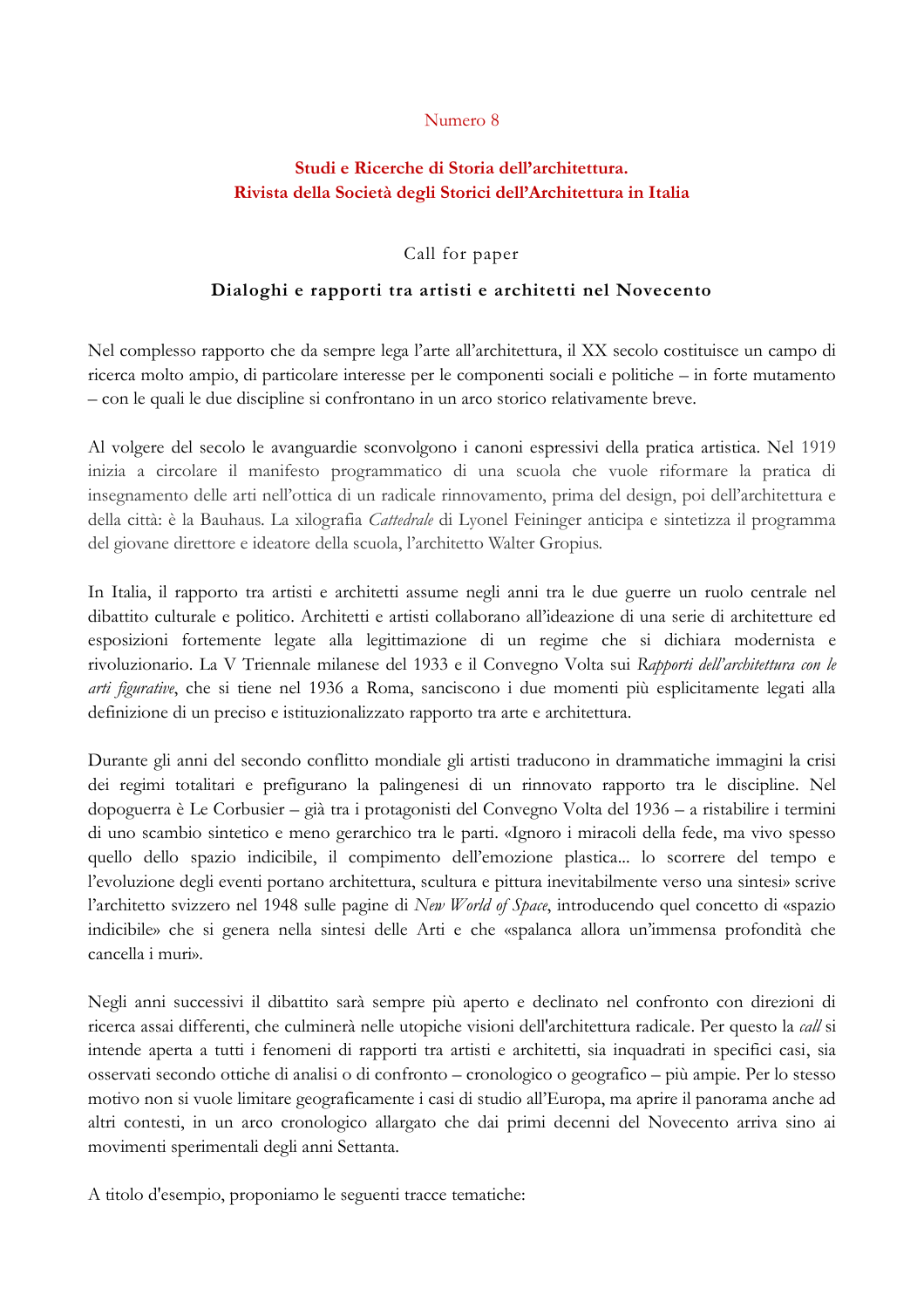- Arte e Architettura nelle mostre e nelle esposizioni
- Riviste, grafica e libri d'autore nati dal dialogo tra arte e architettura
- Cantieri e collaborazioni tra artisti e architetti
- L'arte nei programmi d'insegnamento delle scuole d'architettura

Per l'ottavo numero della Rivista saranno accolti due tipi di contributi:

- Saggi con una lunghezza compresa tra 20.000 e 40.000 battute (spazi e note inclusi) e 10/12 illustrazioni al massimo

- Documenti o comunicazioni brevi con una lunghezza compresa tra 5.000 e 10.000 battute (spazi e note inclusi) e 3 illustrazioni al massimo.

Le proposte, in forma di abstract di 10 righe circa, possono essere inviate via e-mail a redazione.aistarch@gmail.com entro il 15/04/2020.

Qualora la proposta venga accettata, sarà data comunicazione all'autore, che riceverà le norme editoriali e sarà tenuto ad inviare i seguenti materiali:

1. Il testo dell'articolo, note bibliografiche comprese

2. Un abstract in inglese

3. Immagini a bassa definizione, da inviare in un unico PDF o in formato World (secondo norme editoriali)

### 4. Bibliografia

Gli scritti pervenuti saranno valutati dal comitato scientifico e tramite un processo di peer review in doppio cieco. Tutte le proposte di articoli e i materiali presentati dovranno essere inediti. La rivista è open-access. La Casa Editrice puòprodurre alcune copie digitali a stampa rivolte a Biblioteche o Enti che preferiscono archiviare in cartaceo.

Deadline per la consegna delle proposte: 15/04/2020 Deadline per la consegna degli articoli: 15/07/2020

*Dott.ssa Elisa Boeri e prof. Roberto Dulio Curatori dell'ottavo numero della rivista*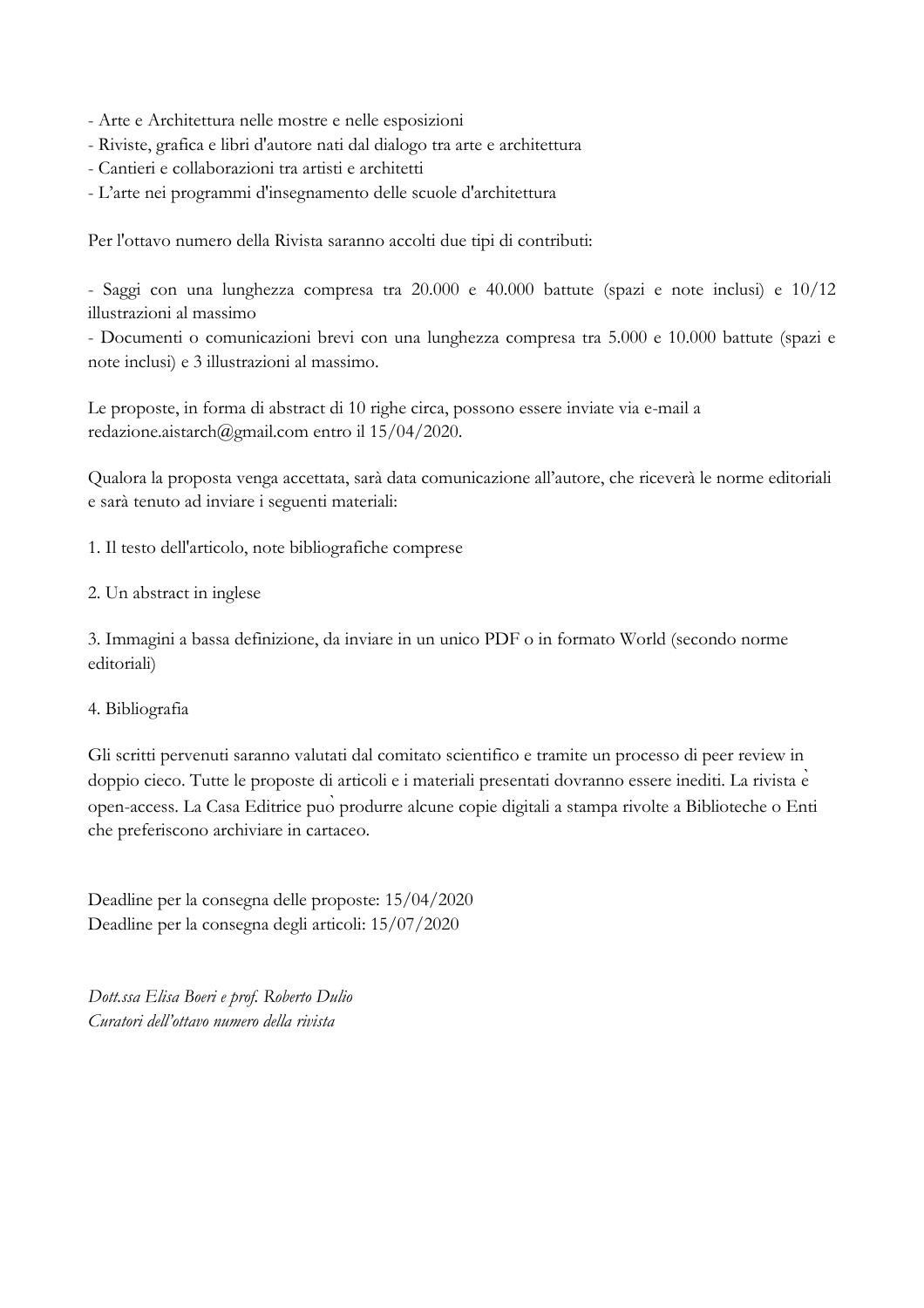#### Issue 8

### **Studi e Ricerche di Storia dell'architettura. Rivista della Società degli Storici dell'Architettura in Italia**

### Call for paper

#### **Dialogues and relationships between artists and architects in the Twentieth century**

In the complex relationship that has always linked art to architecture, the Twentieth century is a very broad field of research, with particular interest to the rapidly changing social and political components, with which the two disciplines are faced, in a relatively short historical amount of time.

At the turn of the century, the avant-gardes disrupt the expressive canons of artistic practice. In 1919, a programmatic manifesto begins to circulate, for a school that intends to reform the practice of arts looking for a radical renewal; it starts from design, then moves to architecture and finally to the city: it's the Bauhaus. Lyonel Feininger's *Cathedral* woodcut anticipates and summarizes the program of the young director and creator of the school, the architect Walter Gropius.

In Italy, the relationship between artists and architects acquires a central role in the cultural and political debate between the two wars. Architects and artists collaborate to the creation of a series of architectures and exhibitions strongly linked to the legitimacy of a regime that defines itself as modernist and revolutionary. The 1933 Milan Triennale and the Volta Convention on the Relationships between Architecture and Visual Arts, held in 1936 in Rome, are commonly considered the two most important events in the definition of a precise and institutionalized relationship between art and architecture.

During the years of the Second World War, artists translate the crisis of totalitarian regimes into dramatic images and foreshadow the palingenesis of a renewed relationship between the disciplines. After the war, Le Corbusier - already among the protagonists of the 1936 Volta Convention - reestablished the terms of a synthetic and less hierarchical exchange between artists and architects.

«I ignore the miracles of faith, but I often live that of the unspeakable space, the fulfilment of the plastic emotion ... the passage of time and the evolution of events leading architecture, sculpture and painting towards an inevitable synthesis» writes the Swiss architect in 1948, from the pages of the book *New World of Space*. Here, he introduces the concept of «unspeakable space» generated by the synthesis of the Arts that «then opens an immense depth that erases the walls».

In the following years, the debate will be increasingly open and shaped by the comparison with very different research directions, that will culminate in the utopian visions of radical architecture. For this reason, the call for papers is open to all the phenomena of relationships between artists and architects, both framed in specific cases or observed according to wider analysis or chronological and geographical comparisons. For the same reason, we do not want to limit the case studies to Europe, but we encourage contributions focused on other contexts as well, in a broader span of time from the first decades of the Twentieth century to the experimental movements of the Seventies.

As an example, we propose the following topics: